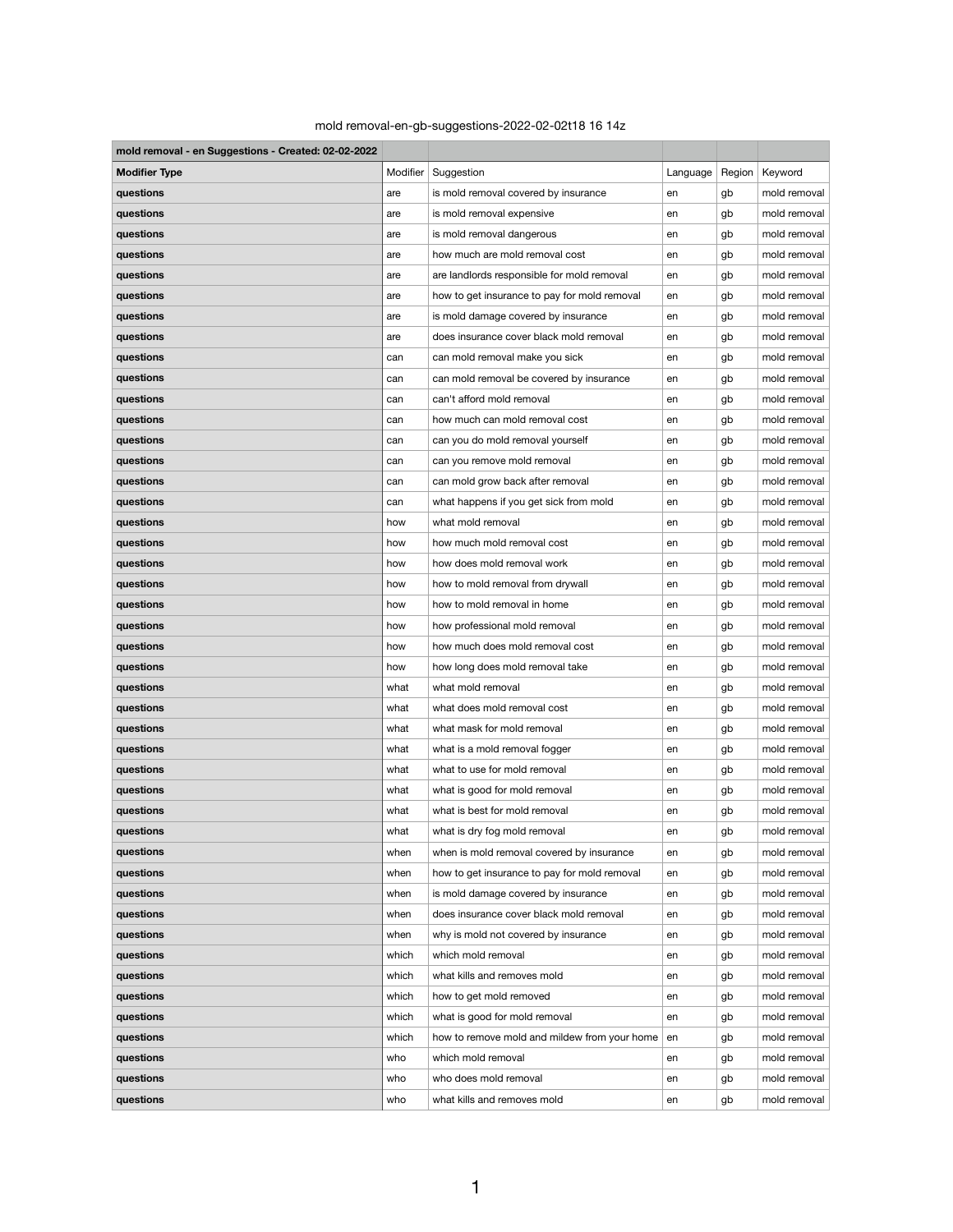| questions    | who  | how to get mold removed                      | en | gb | mold removal |
|--------------|------|----------------------------------------------|----|----|--------------|
| questions    | who  | what is good for mold removal                | en | gb | mold removal |
| questions    | who  | how to remove mold and mildew from your home | en | gb | mold removal |
| questions    | why  | why mold removal                             | en | gb | mold removal |
| questions    | why  | why is mold removal so expensive             | en | gb | mold removal |
| questions    | why  | should mold be removed                       | en | gb | mold removal |
| questions    | why  | what kills and removes mold                  | en | gb | mold removal |
| questions    | why  | can mold be removed                          | en | gb | mold removal |
| questions    | why  | how to permanently remove mould              | en | gb | mold removal |
| questions    | will | will insurance cover mold removal            | en | gb | mold removal |
| questions    | will | will homeowners insurance cover mold removal | en | gb | mold removal |
| questions    | will | does insurance cover black mold removal      | en | gb | mold removal |
| questions    | will | how to get insurance to pay for mold removal | en | gb | mold removal |
| questions    | will | is mold damage covered by insurance          |    |    | mold removal |
|              |      | what does mold insurance cover               | en | gb | mold removal |
| questions    | will |                                              | en | gb |              |
| prepositions | can  | can mold removal be covered by insurance     | en | gb | mold removal |
| prepositions | can  | can mold removal make you sick               | en | gb | mold removal |
| prepositions | can  | how to get insurance to pay for mold removal | en | gb | mold removal |
| prepositions | can  | is mold damage covered by insurance          | en | gb | mold removal |
| prepositions | can  | does insurance cover mold remediation        | en | gb | mold removal |
| prepositions | can  | does insurance cover black mold removal      | en | gb | mold removal |
| prepositions | for  | mold removal for car                         | en | gb | mold removal |
| prepositions | for  | mold removal for seniors                     | en | gb | mold removal |
| prepositions | for  | mold removal for car interior                | en | gb | mold removal |
| prepositions | for  | mold removal for shower                      | en | gb | mold removal |
| prepositions | for  | mold removal for wood                        | en | gb | mold removal |
| prepositions | for  | mold removal for bathroom                    | en | gb | mold removal |
| prepositions | for  | mold removal for carpet                      | en | gb | mold removal |
| prepositions | for  | mold removal for ceiling                     | en | gb | mold removal |
| prepositions | is   | mold removal in car                          | en | gb | mold removal |
| prepositions | is   | mold removal in shower                       | en | gb | mold removal |
| prepositions | is   | mold removal in basement cost                | en | gb | mold removal |
| prepositions | is   | mold removal in attic                        | en | gb | mold removal |
| prepositions | is   | mold removal in basement                     | en | gb | mold removal |
| prepositions | is   | mold removal in crawl space cost             | en | gb | mold removal |
| prepositions | is   | mold removal in crawl space                  | en | gb | mold removal |
| prepositions | is   | mold removal in bathroom                     | en | gb | mold removal |
| prepositions | near | mold removal near me                         |    |    | mold removal |
|              |      |                                              | en | gb | mold removal |
| prepositions | near | mold removal near me prices                  | en | gb |              |
| prepositions | near | mold removal near me free estimate           | en | gb | mold removal |
| prepositions | near | mold removal near me reviews                 | en | gb | mold removal |
| prepositions | near | mold removal near me cost                    | en | gb | mold removal |
| prepositions | near | mold removal around windows                  | en | gb | mold removal |
| prepositions | near | mold removal services near me                | en | gb | mold removal |
| prepositions | near | black mold removal near me                   | en | gb | mold removal |
| prepositions | to   | mold removal in car                          | en | gb | mold removal |
| prepositions | to   | mold removal on wood                         | en | gb | mold removal |
| prepositions | to   | mold removal in shower                       | en | gb | mold removal |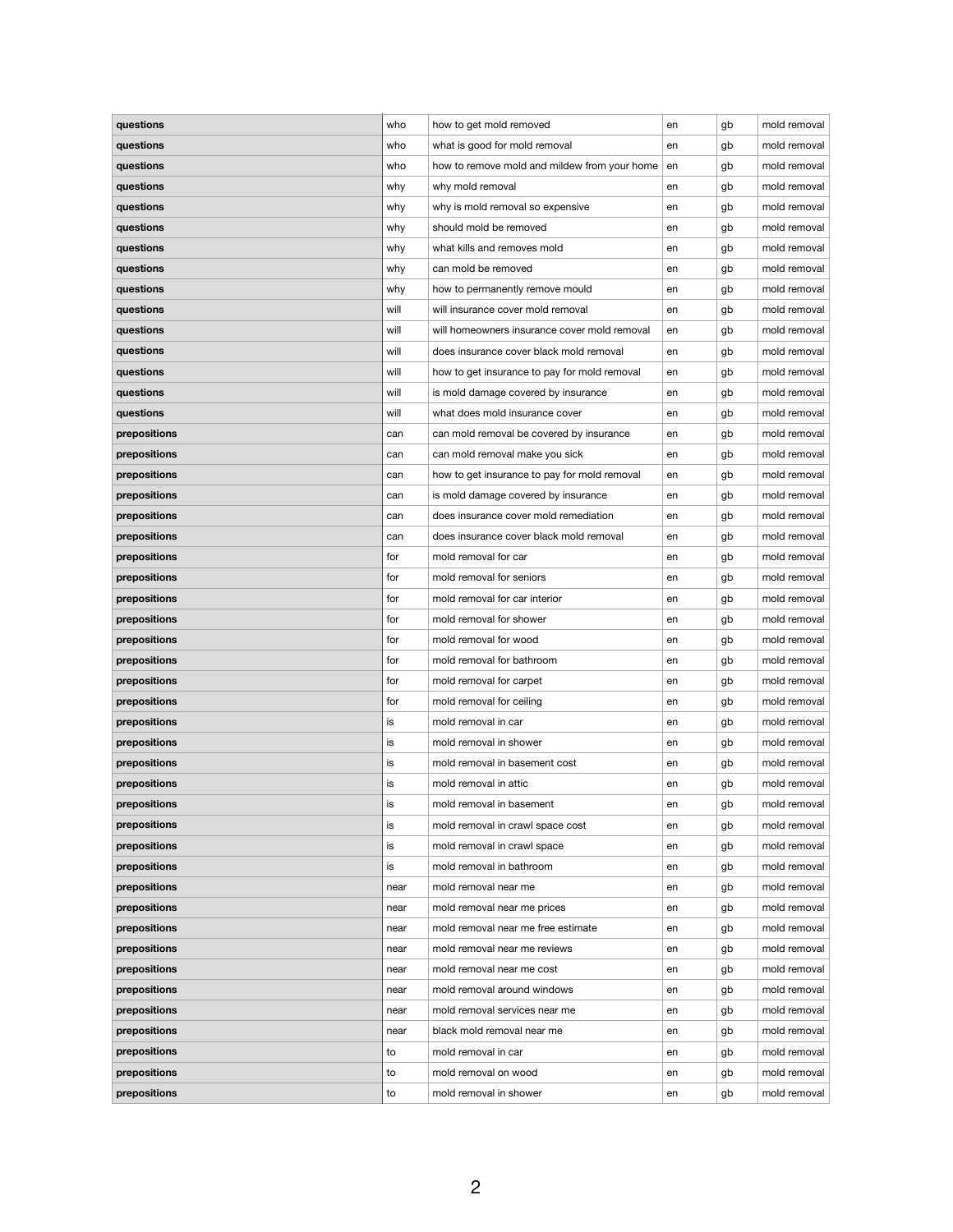| prepositions  | to        | mold removal in basement cost                       | en | gb | mold removal |
|---------------|-----------|-----------------------------------------------------|----|----|--------------|
| prepositions  | to        | mold removal in attic                               | en | gb | mold removal |
| prepositions  | to        | mold removal in basement                            | en | gb | mold removal |
| prepositions  | to        | mold removal with vinegar                           | en | gb | mold removal |
| prepositions  | to        | mold removal in crawl space cost                    | en | gb | mold removal |
| prepositions  | with      | mold removal with vinegar                           | en | gb | mold removal |
| prepositions  | with      | mold removal with bleach                            | en | gb | mold removal |
| prepositions  | with      | mold removal with borax                             | en | gb | mold removal |
| prepositions  | with      | mold removal with baking soda                       | en | gb | mold removal |
| prepositions  | with      | mold removal with hydrogen peroxide                 | en | gb | mold removal |
| prepositions  | with      | mold removal with borax and vinegar                 | en | gb | mold removal |
| prepositions  | with      | mold removal with vinegar and baking soda           | en | gb | mold removal |
| prepositions  | with      | mold removal with dry ice                           | en | gb | mold removal |
| prepositions  | without   | mold remover without bleach                         | en | gb | mold removal |
| prepositions  | without   | mold remover without scrubbing                      | en | gb | mold removal |
| prepositions  | without   | mold removal fabric without bleach                  | en | gb | mold removal |
| prepositions  | without   | what kills mold without bleach                      | en | gb | mold removal |
| prepositions  | without   | what besides bleach kills mold                      | en | gb | mold removal |
| prepositions  | without   | how to remove mildew without bleach                 | en | gb | mold removal |
| prepositions  | without   | how to remove shower mold without bleach            | en | gb | mold removal |
| prepositions  | without   | how to remove mold from plastic without bleach      | en | gb | mold removal |
| comparisons   | and       | mold removal and prevention                         | en | gb | mold removal |
| comparisons   | and       | mold removal and remediation                        | en | gb | mold removal |
| comparisons   | and       | mold removal and restoration                        | en | gb | mold removal |
| comparisons   | and       | mold removal and repair                             | en |    | mold removal |
|               |           | mold removal and drywall repair                     |    | gb | mold removal |
| comparisons   | and       |                                                     | en | gb |              |
| comparisons   | and       | mold removal and remediation services               | en | gb | mold removal |
| comparisons   | and       | mold removal and painting                           | en | gb | mold removal |
| comparisons   | and       | mold removal and restoration near me                | en | gb | mold removal |
| comparisons   | or        | mold removal and restoration                        | en | gb | mold removal |
| comparisons   | or        | mold removal and repair                             | en | gb | mold removal |
| comparisons   | or        | mold removal and drywall repair                     | en | gb | mold removal |
| comparisons   | or        | mold removal and restoration near me                | en | gb | mold removal |
| comparisons   | or        | mold removal and prevention                         | en | gb | mold removal |
| comparisons   | or        | mold removal and waterproofing                      | en | gb | mold removal |
| comparisons   | or        | mold removal and air duct cleaning                  | en | gb | mold removal |
| comparisons   | or        | mold removal and water damage                       | en | gb | mold removal |
| comparisons   | VS        | mold removal vs remediation                         | en | gb | mold removal |
| comparisons   | <b>VS</b> | is mold remediation worth it                        | en | gb | mold removal |
| comparisons   | <b>VS</b> | what is the difference between mold abatement ar en |    | gb | mold removal |
| comparisons   | <b>VS</b> | is mold remediation dangerous                       | en | gb | mold removal |
| comparisons   | vs        | why is mold remediation so expensive                | en | gb | mold removal |
| alphabeticals | a         | mold removal around windows                         | en | gb | mold removal |
| alphabeticals | a         | mold removal asda                                   | en | gb | mold removal |
| alphabeticals | а         | mold removal and prevention                         | en | gb | mold removal |
| alphabeticals | a         | mold removal attic                                  | en | gb | mold removal |
| alphabeticals | a         | mold removal atlanta                                | en | gb | mold removal |
| alphabeticals | a         | mold removal and restoration                        | en | gb | mold removal |
|               |           |                                                     |    |    |              |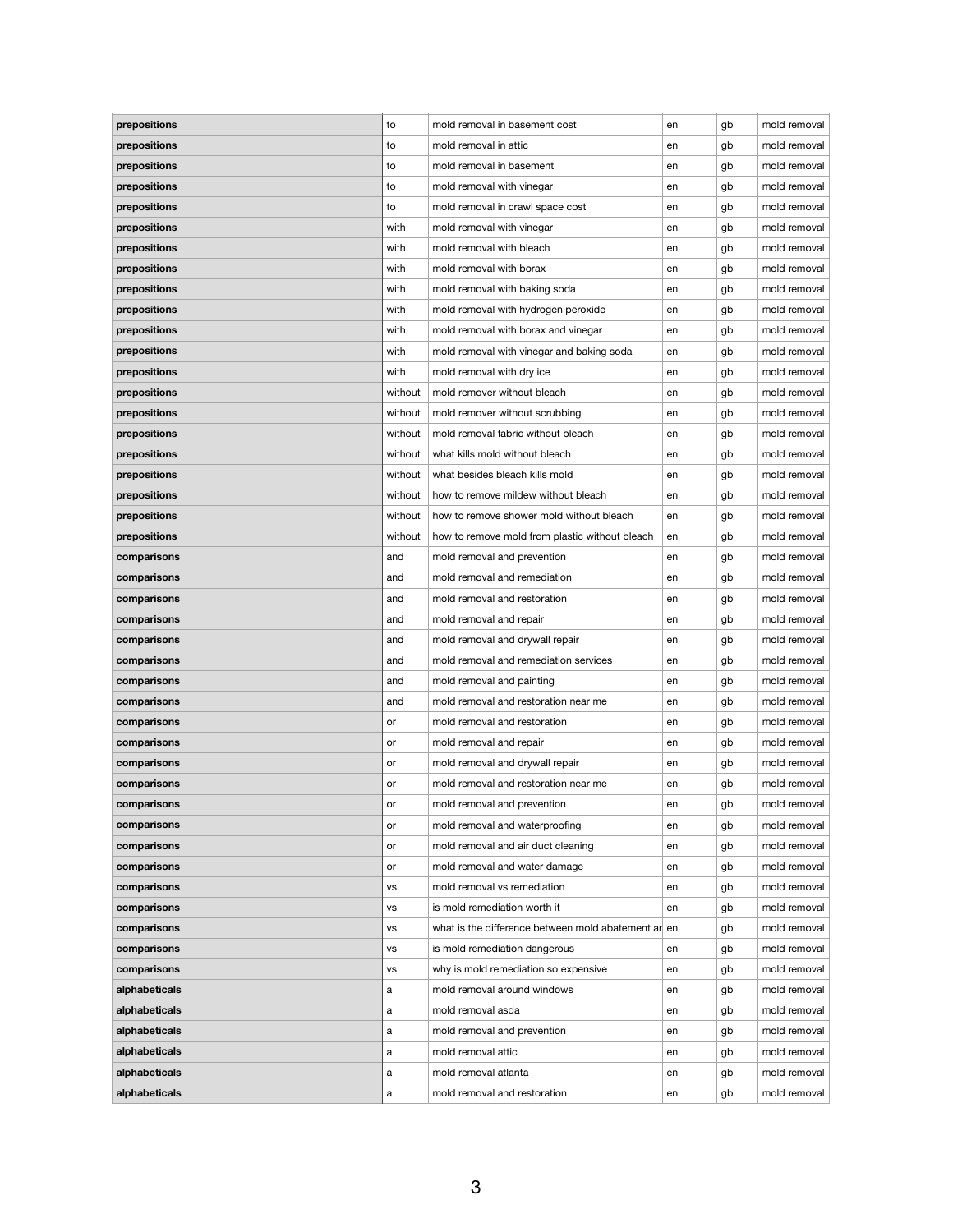| alphabeticals | a            | mold removal and remediation     | en | gb | mold removal |
|---------------|--------------|----------------------------------|----|----|--------------|
| alphabeticals | a            | mold removal air purifier        | en | gb | mold removal |
| alphabeticals | b            | mold removal bathroom            | en | gb | mold removal |
| alphabeticals | b            | mold removal before painting     | en | gb | mold removal |
| alphabeticals | b            | mold removal bathroom ceiling    | en | gb | mold removal |
| alphabeticals | b            | mold removal bedroom wall        | en | gb | mold removal |
| alphabeticals | b            | mold removal bangalore           | en | gb | mold removal |
| alphabeticals | b            | mold removal bleach              | en | gb | mold removal |
| alphabeticals | b            | mold removal brooklyn            | en | gb | mold removal |
| alphabeticals | b            | mold removal buffalo ny          | en | gb | mold removal |
| alphabeticals | C            | mold removal control             | en | gb | mold removal |
| alphabeticals | с            | mold removal cost                | en | gb | mold removal |
| alphabeticals | C            | mold removal company             | en | gb | mold removal |
| alphabeticals |              | mold removal cost uk             |    |    | mold removal |
|               | C            |                                  | en | gb |              |
| alphabeticals | с            | mold removal company near me     | en | gb | mold removal |
| alphabeticals | $\mathbf C$  | mold removal car interior        | en | gb | mold removal |
| alphabeticals | с            | mold removal clothes             | en | gb | mold removal |
| alphabeticals | с            | mold removal ceiling             | en | gb | mold removal |
| alphabeticals | d            | mold removal diy                 | en | gb | mold removal |
| alphabeticals | d            | mold removal drywall             | en | gb | mold removal |
| alphabeticals | d            | mold removal dubai               | en | gb | mold removal |
| alphabeticals | d            | mold removal dublin              | en | gb | mold removal |
| alphabeticals | d            | mold removal dallas              | en | gb | mold removal |
| alphabeticals | d            | mold removal detergent           | en | gb | mold removal |
| alphabeticals | d            | mold removal des moines          | en | gb | mold removal |
| alphabeticals | d            | mold removal dayton ohio         | en | gb | mold removal |
| alphabeticals | е            | mold removal edinburgh           | en | gb | mold removal |
| alphabeticals | е            | mold removal experts near me     | en | gb | mold removal |
| alphabeticals | е            | mold removal expert              | en | gb | mold removal |
| alphabeticals | е            | mold removal estimate            | en | gb | mold removal |
| alphabeticals | е            | mold removal equipment           | en | gb | mold removal |
| alphabeticals | е            | mold removal el paso             | en | gb | mold removal |
| alphabeticals | е            | mold removal express             | en | gb | mold removal |
| alphabeticals | e            | mold removal edmonton            | en | gb | mold removal |
| alphabeticals | $\mathbf{f}$ | mold removal from fabric         | en | gb | mold removal |
| alphabeticals | $\mathbf{f}$ | mold removal from walls          | en | gb | mold removal |
| alphabeticals | f            | mold removal from clothes        | en | gb | mold removal |
| alphabeticals | $\mathbf{f}$ | mold removal from wood           | en | gb | mold removal |
| alphabeticals | f            | mold removal from painted walls  | en | gb | mold removal |
| alphabeticals | f            | mold removal from carpet         | en | gb | mold removal |
|               | $\mathbf{f}$ | mold removal from silicone       |    |    | mold removal |
| alphabeticals |              |                                  | en | gb |              |
| alphabeticals | f            | mold removal fogger              | en | gb | mold removal |
| alphabeticals | g            | mold remover gel                 | en | gb | mold removal |
| alphabeticals | g            | mold removal glasgow             | en | gb | mold removal |
| alphabeticals | g            | mold remover gel reviews         | en | gb | mold removal |
| alphabeticals | g            | mold remover gel uk              | en | gb | mold removal |
| alphabeticals | g            | mold remover gel tesco           | en | gb | mold removal |
| alphabeticals | g            | mold remover gel washing machine | en | gb | mold removal |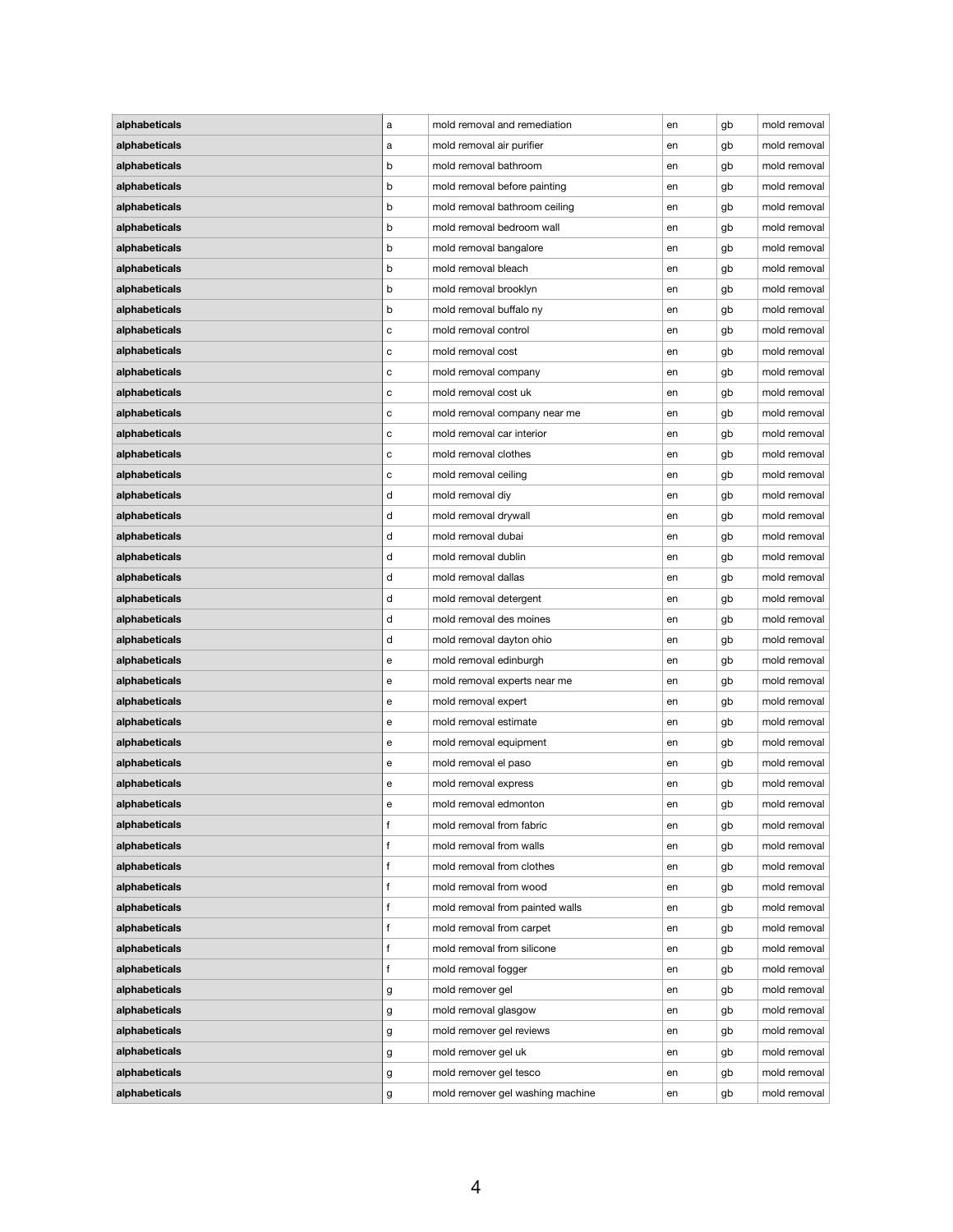| alphabeticals | g  | mold removal germany                         | en | gb | mold removal |
|---------------|----|----------------------------------------------|----|----|--------------|
| alphabeticals | g  | mold removal grand rapids                    | en | gb | mold removal |
| alphabeticals | h. | mold remover homemade                        | en | gb | mold removal |
| alphabeticals | h  | mold remover home depot                      | en | gb | mold removal |
| alphabeticals | h. | mold removal hamilton                        | en | gb | mold removal |
| alphabeticals | h. | mold removal houston                         | en | gb | mold removal |
| alphabeticals | h  | mold removal home remedy                     | en | gb | mold removal |
| alphabeticals | h  | mold removal home                            | en | gb | mold removal |
| alphabeticals | h. | mold removal halifax                         | en | gb | mold removal |
| alphabeticals | h  | mold removal hawaii                          | en | gb | mold removal |
| alphabeticals |    | mold removal in attic                        | en | gb | mold removal |
| alphabeticals |    | mold removal in car                          | en | gb | mold removal |
| alphabeticals |    | mold removal in bathroom                     | en | gb | mold removal |
| alphabeticals |    | mold removal in crawl space                  | en | gb | mold removal |
| alphabeticals |    | mold removal in shower                       | en | gb | mold removal |
| alphabeticals |    | mold removal in basement                     | en | gb | mold removal |
| alphabeticals |    | mold removal in crawl space cost             | en | gb | mold removal |
| alphabeticals |    | mold removal in attic cost                   |    |    | mold removal |
|               |    |                                              | en | gb | mold removal |
| alphabeticals |    | mold removal jacksonville fl                 | en | gb |              |
| alphabeticals |    | mold removal joplin mo                       | en | gb | mold removal |
| alphabeticals |    | mold removal jonesboro ar                    | en | gb | mold removal |
| alphabeticals |    | mold removal jackson ms                      | en | gb | mold removal |
| alphabeticals |    | mold removal johnson city tn                 | en | gb | mold removal |
| alphabeticals |    | mold removal johannesburg                    | en | gb | mold removal |
| alphabeticals |    | mold removal jamaica                         | en | gb | mold removal |
| alphabeticals |    | mold removal jobs                            | en | gb | mold removal |
| alphabeticals | k  | mold removal kit                             | en | gb | mold removal |
| alphabeticals | k  | mold removal kansas city                     | en | gb | mold removal |
| alphabeticals | k  | mold removal kitchener                       | en | gb | mold removal |
| alphabeticals | k  | mold removal knoxville tn                    | en | gb | mold removal |
| alphabeticals | k  | mold removal kingston                        | en | gb | mold removal |
| alphabeticals | k  | mold removal kalamazoo                       | en | gb | mold removal |
| alphabeticals | k  | mold removal killeen tx                      | en | gb | mold removal |
| alphabeticals | k  | mold removal katy                            | en | gb | mold removal |
| alphabeticals |    | mold removal london                          | en | gb | mold removal |
| alphabeticals |    | mold removal los angeles                     | en | gb | mold removal |
| alphabeticals |    | mold removal louisville ky                   | en | gb | mold removal |
| alphabeticals |    | mold removal lowes                           | en | gb | mold removal |
| alphabeticals |    | mold removal london ontario                  | en | gb | mold removal |
| alphabeticals |    | mold removal las vegas                       | en | gb | mold removal |
| alphabeticals |    | mold removal lansing mi                      | en | gb | mold removal |
| alphabeticals |    | mold removal license                         | en | gb | mold removal |
| alphabeticals | m  | mold removal machine                         | en | gb | mold removal |
| alphabeticals | m  | mold removal montreal                        | en | gb | mold removal |
|               |    |                                              |    |    |              |
| alphabeticals | m  | mold removal miami<br>mold removal melbourne | en | gb | mold removal |
| alphabeticals | m  |                                              | en | gb | mold removal |
| alphabeticals | m  | mold removal mask                            | en | gb | mold removal |
| alphabeticals | m  | mold removal memphis                         | en | gb | mold removal |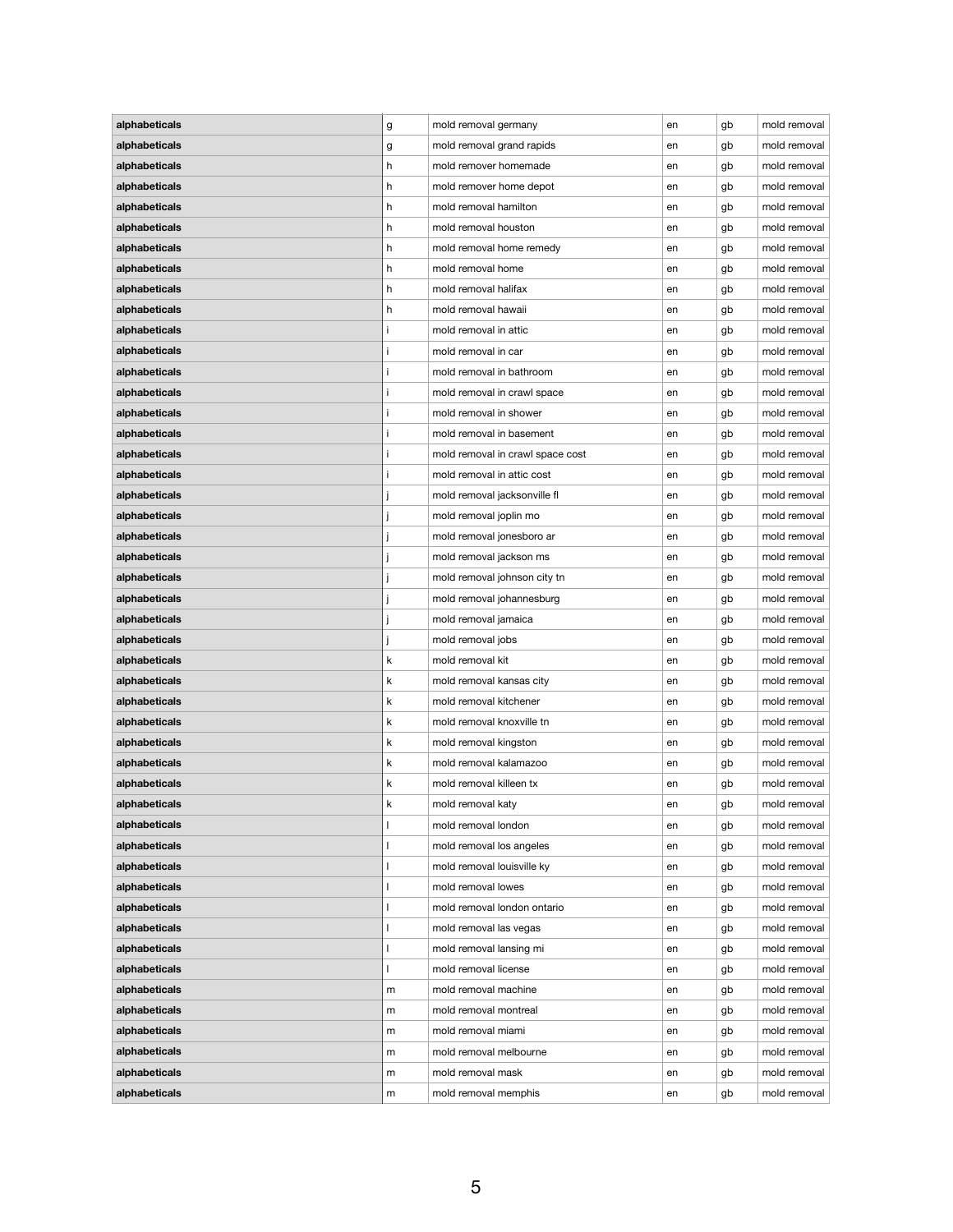| alphabeticals | m       | mold removal mississauga           | en | gb | mold removal                 |
|---------------|---------|------------------------------------|----|----|------------------------------|
| alphabeticals | m       | mold removal malta                 | en | gb | mold removal                 |
| alphabeticals | n.      | mold removal near me               | en | gb | mold removal                 |
| alphabeticals | n       | mold removal northern ireland      | en | gb | mold removal                 |
| alphabeticals | n       | mold removal near me prices        | en | gb | mold removal                 |
| alphabeticals | n       | mold removal natural               | en | gb | mold removal                 |
| alphabeticals | n       | mold removal near me free estimate | en | gb | mold removal                 |
| alphabeticals | n       | mold removal nyc                   | en | gb | mold removal                 |
| alphabeticals | n       | mold removal nashville             | en | gb | mold removal                 |
| alphabeticals | n       | mold removal new orleans           | en | gb | mold removal                 |
| alphabeticals | $\circ$ | mold removal on walls              | en | gb | mold removal                 |
| alphabeticals | o       | mold removal on fabric             | en | gb | mold removal                 |
| alphabeticals | o       | mold removal on wood               | en | gb | mold removal                 |
| alphabeticals | $\circ$ | mold removal on drywall            | en | gb | mold removal                 |
| alphabeticals | o       | mold removal okc                   | en | gb | mold removal                 |
| alphabeticals | o       | mold removal omaha                 | en | gb | mold removal                 |
| alphabeticals | $\circ$ | mold removal orlando               | en | gb | mold removal                 |
| alphabeticals | o       | mold removal on ceiling            | en | gb | mold removal                 |
| alphabeticals | р       | mold removal products              | en | gb | mold removal                 |
| alphabeticals | p       | mold removal paint                 | en | gb | mold removal                 |
| alphabeticals | p       | mold removal professionals         | en | gb | mold removal                 |
| alphabeticals |         | mold removal price                 | en | gb | mold removal                 |
| alphabeticals | р       | mold removal parapsychology        | en | gb | mold removal                 |
| alphabeticals | p       | mold removal plaster walls         | en |    | mold removal                 |
| alphabeticals | p       | mold removal process               |    | gb | mold removal                 |
|               | р       | mold removal pittsburgh            | en | gb |                              |
| alphabeticals | p       |                                    | en | gb | mold removal<br>mold removal |
| alphabeticals | q       | mold removal queens                | en | gb |                              |
| alphabeticals | q       | mold removal quote                 | en | gb | mold removal                 |
| alphabeticals | q       | mold removal quest control         | en | gb | mold removal                 |
| alphabeticals | q       | mold removal quad cities           | en | gb | mold removal                 |
| alphabeticals | q       | mold removal quincy il             | en | gb | mold removal                 |
| alphabeticals | q       | mold removal qatar                 | en | gb | mold removal                 |
| alphabeticals | q       | mold removal quincy ma             | en | gb | mold removal                 |
| alphabeticals | q       | mold removal free quote            | en | gb | mold removal                 |
| alphabeticals | r       | mold removal ritual division       | en | gb | mold removal                 |
| alphabeticals | r       | mold removal rochester ny          | en | gb | mold removal                 |
| alphabeticals | r       | mold removal richmond va           | en | gb | mold removal                 |
| alphabeticals | r       | mold removal reddit                | en | gb | mold removal                 |
| alphabeticals | r       | mold removal raleigh nc            | en | gb | mold removal                 |
| alphabeticals | r       | mold removal rhode island          | en | gb | mold removal                 |
| alphabeticals | r       | mold removal recipe                | en | gb | mold removal                 |
| alphabeticals | r       | mold removal respirator            | en | gb | mold removal                 |
| alphabeticals | S       | mold removal spray                 | en | gb | mold removal                 |
| alphabeticals | s       | mold removal service               | en | gb | mold removal                 |
| alphabeticals | s       | mold removal spray for walls       | en | gb | mold removal                 |
| alphabeticals | s       | mold removal services near me      | en | gb | mold removal                 |
| alphabeticals | s       | mold removal sheffield             | en | gb | mold removal                 |
| alphabeticals | s       | mold removal spray uk              | en | gb | mold removal                 |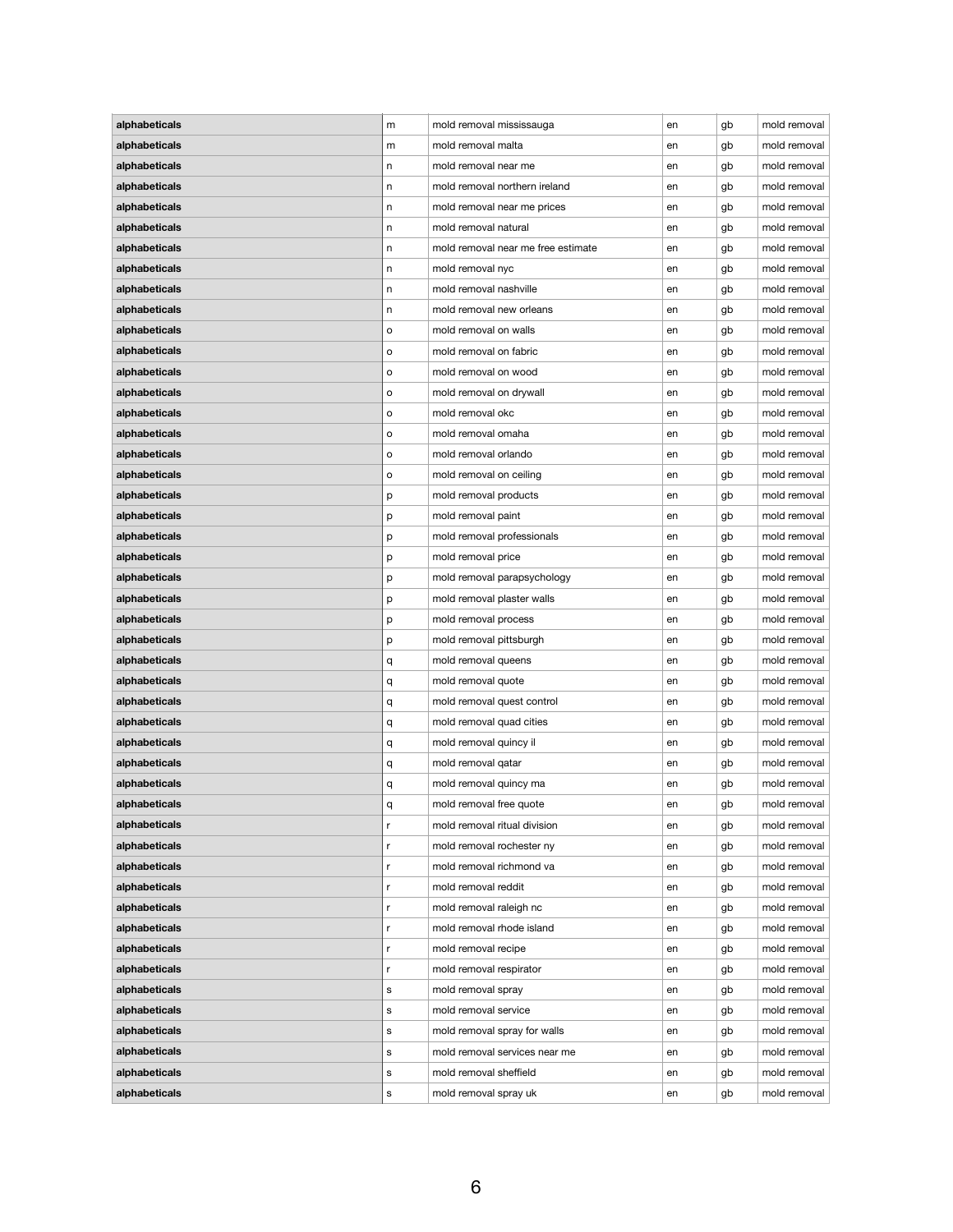| alphabeticals | s                         | mold removal specialist near me  | en | gb | mold removal |
|---------------|---------------------------|----------------------------------|----|----|--------------|
| alphabeticals | s                         | mold removal spray tesco         | en | gb | mold removal |
| alphabeticals | t                         | mold removal toronto             | en | gb | mold removal |
| alphabeticals | t                         | mold removal tucson              | en | gb | mold removal |
| alphabeticals | t                         | mold removal trinidad and tobago | en | gb | mold removal |
| alphabeticals | t                         | mold removal tulsa               | en | gb | mold removal |
| alphabeticals | t                         | mold removal tools               | en | gb | mold removal |
| alphabeticals | t                         | mold removal tallahassee         | en | gb | mold removal |
| alphabeticals | t                         | mold removal techniques          | en | gb | mold removal |
| alphabeticals | t                         | mold removal toledo ohio         | en | gb | mold removal |
| alphabeticals | u                         | mold removal uk                  | en | gb | mold removal |
| alphabeticals | u                         | mold removal utah                | en | gb | mold removal |
| alphabeticals | u                         | mold removal under house         | en | gb | mold removal |
| alphabeticals | u                         | mold removal upholstery          | en | gb | mold removal |
| alphabeticals | u                         | mold removal under kitchen sink  | en | gb | mold removal |
|               |                           | mold removal utica ny            |    |    | mold removal |
| alphabeticals | u                         |                                  | en | gb | mold removal |
| alphabeticals | u                         | mold removal using vinegar       | en | gb |              |
| alphabeticals | u                         | mold removal using bleach        | en | gb | mold removal |
| alphabeticals | $\mathsf{v}$              | mold removal vinegar             | en | gb | mold removal |
| alphabeticals | v                         | mold removal vancouver           | en | gb | mold removal |
| alphabeticals | v                         | mold removal victoria bc         | en | gb | mold removal |
| alphabeticals | $\mathsf{v}$              | mold removal vs remediation      | en | gb | mold removal |
| alphabeticals | $\mathsf{v}$              | mold removal vinegar baking soda | en | gb | mold removal |
| alphabeticals | $\mathsf{v}$              | mold removal vehicle             | en | gb | mold removal |
| alphabeticals | $\mathsf{v}$              | mold removal vermont             | en | gb | mold removal |
| alphabeticals | v                         | mold removal vacuum              | en | gb | mold removal |
| alphabeticals | w                         | mold removal wall                | en | gb | mold removal |
| alphabeticals | w                         | mold removal white vinegar       | en | gb | mold removal |
| alphabeticals | w                         | mold remover wilko               | en | gb | mold removal |
| alphabeticals | w                         | mold remover washing machine     | en | gb | mold removal |
| alphabeticals | W                         | mold remover wipes               | en | gb | mold removal |
| alphabeticals | w                         | mold remover waitrose            | en | gb | mold removal |
| alphabeticals | w                         | mold remover without bleach      | en | gb | mold removal |
| alphabeticals | W                         | mold remover wallpaper           | en | gb | mold removal |
| alphabeticals | $\boldsymbol{\mathsf{x}}$ | xman mold removal                | en | gb | mold removal |
| alphabeticals | X                         | x14 mold remover                 | en | gb | mold removal |
| alphabeticals | У                         | mold removal york pa             | en | gb | mold removal |
| alphabeticals | У                         | mold removal yelp                | en | gb | mold removal |
| alphabeticals | У                         | mold removal youtube             | en | gb | mold removal |
| alphabeticals | У                         | mold removal yakima              | en | gb | mold removal |
| alphabeticals | у                         | mold removal yuba city           | en | gb | mold removal |
| alphabeticals | У                         | mold removal youngstown ohio     | en | gb | mold removal |
| alphabeticals | У                         | mold removal yourself            | en | gb | mold removal |
| alphabeticals |                           | mold removal york region         | en | gb | mold removal |
|               | У                         |                                  |    |    |              |
| alphabeticals | Z                         | mold removal zanesville ohio     | en | gb | mold removal |
| alphabeticals | $\mathsf Z$               | mold removal new zealand         | en | gb | mold removal |
| alphabeticals | z                         | zep mold remover                 | en | gb | mold removal |
| related       |                           | mold removal near me             | en | gb | mold removal |